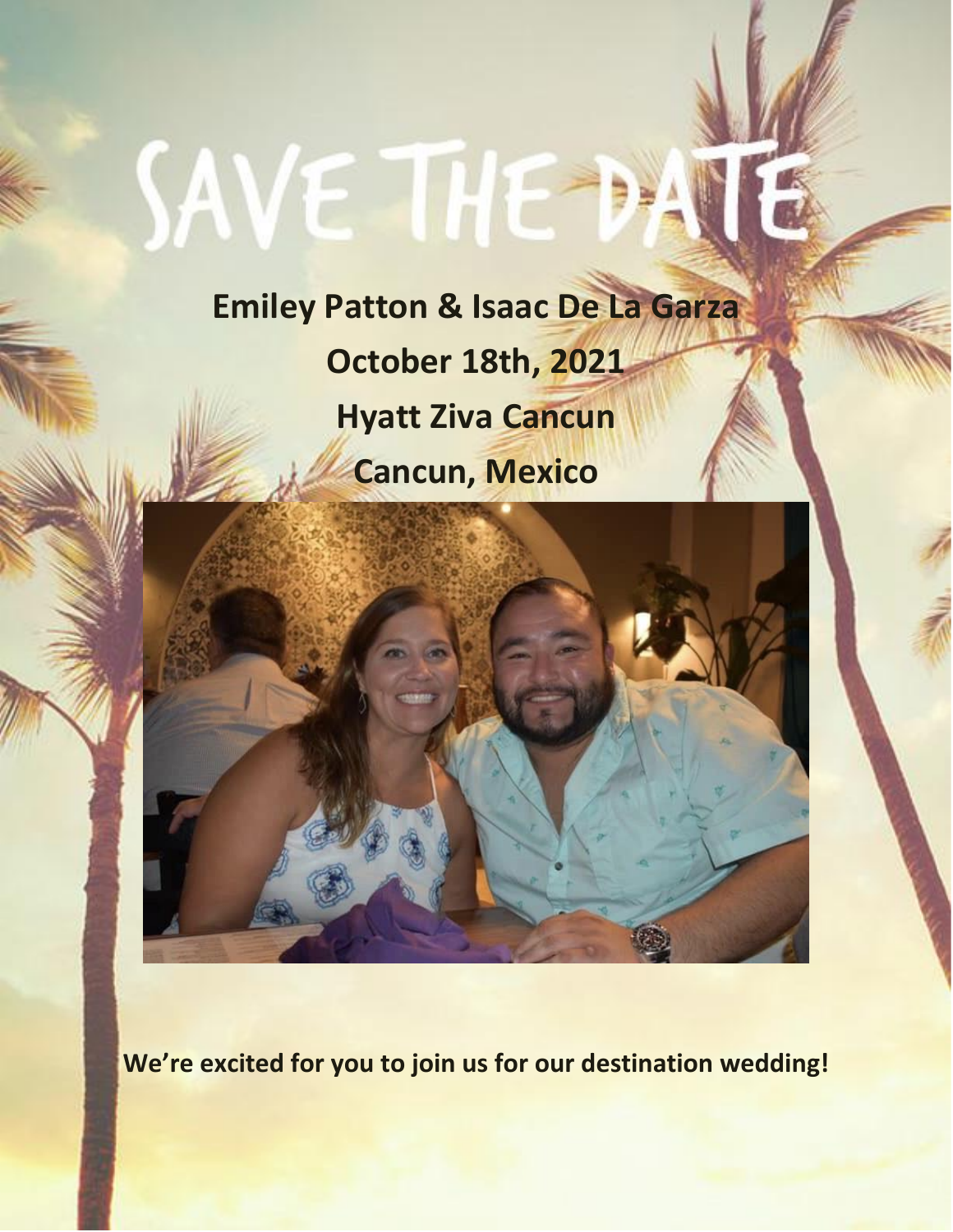

# **TO RESERVE YOUR ROOM– CLICK HERE:**

<https://www.beachbumvacation.com/reservation>

To Receive Group Rates and Ensure Room Availability Please reserve your room by April 2<sup>nd</sup>, 2021

\*\*After you click on the link above and fill out the reservation form, our travel concierge, Beach Bum Lisa, will contact you directly and answer any questions you may have PRIOR to charging your card for your deposit. Please feel free to enter questions/requests on the comments section on the form.

\_\_\_\_\_\_\_\_\_\_\_\_\_\_\_\_\_\_\_\_\_\_\_\_\_\_\_\_\_\_\_\_\_\_\_\_\_\_\_\_\_\_\_\_\_\_\_\_\_\_\_\_\_\_\_\_\_\_\_\_\_\_\_\_\_\_\_\_\_\_\_\_\_\_\_\_\_\_\_\_\_\_\_\_\_\_\_\_\_\_\_\_\_\_\_\_\_\_\_\_\_\_\_\_\_\_\_\_\_\_\_\_\_\_\_\_\_\_\_\_\_\_\_\_\_\_ Our wedding travel concierge is Lisa



Travel the WORLD with US Phone: 1-877-943-8282 Ext 12

Lisa@beachbumvacation.com

## \*ALL-INCLUSIVE All RATES ARE **PER PERSON**

| <b>Room Category:</b>   | RESORT KING OR DOUBLE I |          |          |          |           |            |  |  |
|-------------------------|-------------------------|----------|----------|----------|-----------|------------|--|--|
| Occupancy               | Single                  | Double   | Triple   | Quad     | Child 0-2 | Child 3-12 |  |  |
| 3 Night Package         | \$799.00                | \$508.75 | \$502.29 | \$499.08 | \$25.00   | \$334.60   |  |  |
| <b>Additional night</b> | \$258.00                | \$161.25 | \$159.10 | \$158.03 | \$0.00    | \$103.20   |  |  |

#### **Room Category: Ocean View King or Double**

| <b>Occupancy</b>         | <b>Single</b> | <b>Double</b> | <b>Triple</b> | Quad     | Child 0-2 | <b>Child 3-12</b> |
|--------------------------|---------------|---------------|---------------|----------|-----------|-------------------|
| 3 Night Package          | \$814.48      | \$516.49      | \$507.47      | \$502.95 | \$25.00   | \$334.60          |
| <b>Additional -Night</b> | \$263.16      | \$163.83      | \$160.82      | \$159.32 | \$0.00    | \$103.20          |

#### **Room Category: Club Ocean Front King or Double**

| <b>Occupancy</b> | <b>Single</b> | <b>Double</b> | <b>Triple</b> | Quad     | $Child 0-2$ | <b>Child 3-12</b> |
|------------------|---------------|---------------|---------------|----------|-------------|-------------------|
| 3 Night Package  | \$880.27      | \$559.06      | \$535.84      | \$524.23 | \$0.00      | \$334.60          |
| Additional-Night | \$285.09      | \$178.02      | \$170.28      | \$166.41 | \$0.00      | \$103.20          |

#### **Room Category: Dolphin View Master**

| <b>Occupancy</b>        | Single,  | <b>Double</b> | Triple   | Quad     | Child 0-2 | <b>Child 3-12</b> |
|-------------------------|----------|---------------|----------|----------|-----------|-------------------|
| 3 Night Package         | \$926.71 | \$590.02      | \$556.47 | \$539.71 | \$0.00    | \$334.60          |
| <b>Additional Night</b> | \$300.57 | \$188.34      | \$177.16 | \$171.57 | \$0.00    | \$103.20          |

#### **Room Category: Club Ocean Front Corner Suite**

| <b>Occupancy</b>        | <b>Single</b> | <b>Double</b> | <b>Triple</b> | Quad   | Child 0-2 | <b>Child 3-12</b> |
|-------------------------|---------------|---------------|---------------|--------|-----------|-------------------|
| 3 Night Package         | \$1,329,19    | \$837.70      | \$721.60      | \$0.00 | \$334.60  | \$1,329.19        |
| <b>Additional Night</b> | \$434.73      | \$270.90      | \$232.20      | \$0.00 | \$103.20  | \$434.73          |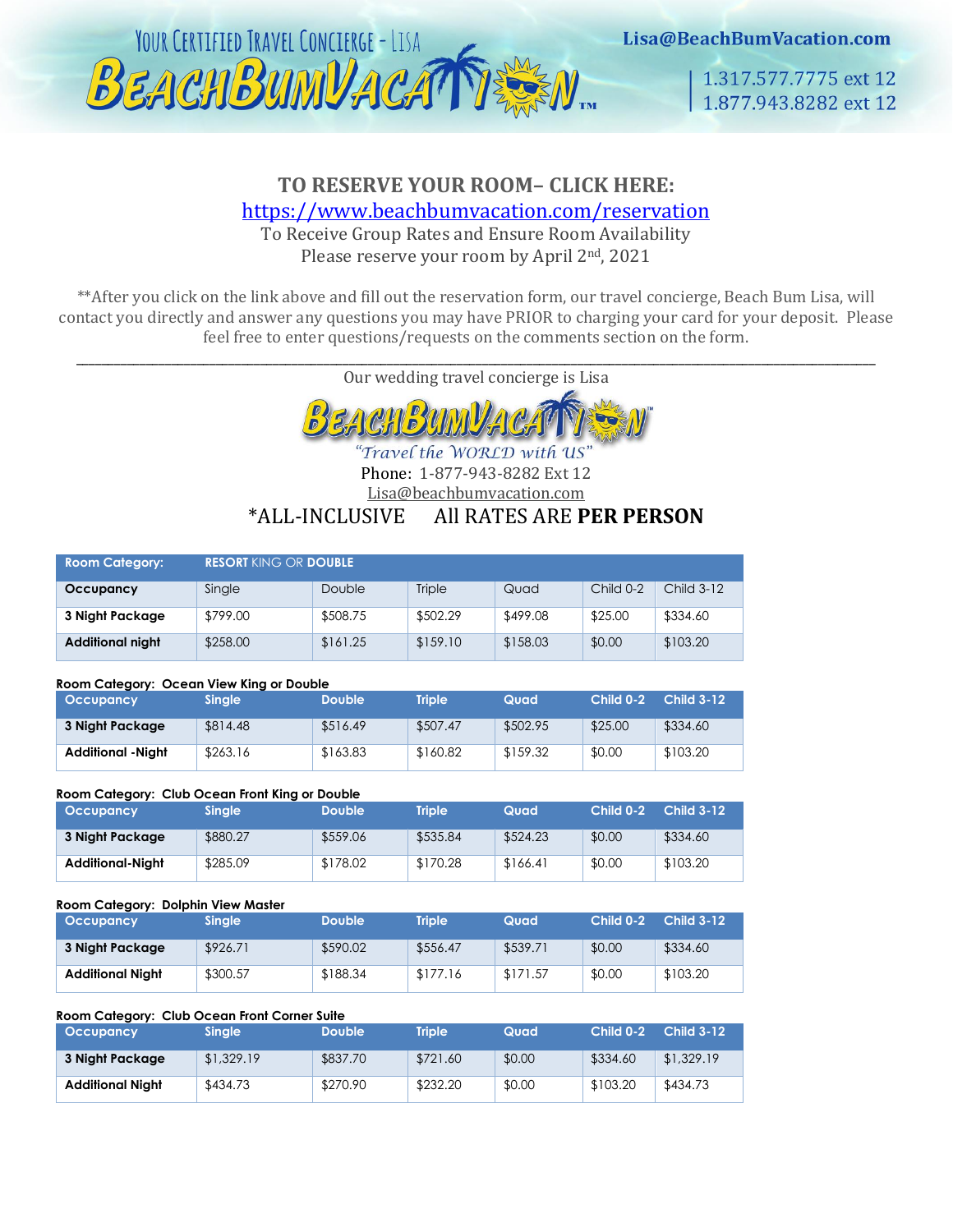

1.317.577.7775 ext 12 1.877.943.8282 ext 12

#### **Room Category: Turquoize Sky Ocean Front Master King**

| <b>Occupancy</b> | <b>Single</b> | <b>Double</b> | <b>Triple</b> | Quad     | Child 0-2 | <b>Child 3-12</b> |
|------------------|---------------|---------------|---------------|----------|-----------|-------------------|
| 3 Night Package  | \$1,035.07    | \$655.81      | \$600.35      | \$572.61 | N/A       | N/A               |
| Additional night | \$336.69      | \$210.27      | \$191.78      | \$182.54 | N/A       | N/A               |

#### **Room Category: Turquoize Sky Swim Up Ocean Front Master King**

| <b>Occupancy</b>        | <b>Single</b> | <b>Double</b> | <b>Triple</b> | Quad     | Child 0-2 | <b>Child 3-12</b> |
|-------------------------|---------------|---------------|---------------|----------|-----------|-------------------|
| 3 Night Package         | \$1,100.86    | \$698.38      | \$628.72      | \$593.89 | N/A       | N/A               |
| <b>Additional Night</b> | \$358.62      | \$224.46      | \$201.24      | \$189.63 | N/A       | N/A               |

**\*\* Airfare is not included in the price above\*\*** 

#### **WHAT'S INCLUDED?**

Accommodations as selected, airport transfers, taxes, all meals, unlimited alcoholic and non-alcoholic beverages, in-room mini-bar with beer, water, soft drinks (re-stocked once a day), daily and nightly activity programs, nonmotorized water sports, live music and shows, fitness center, taxes and gratuities all included.

## \* **PAYMENT INFORMATION**

- ➢ If you book Room Only: \$150 per person deposit to book just the room.
- $\triangleright$  If you book Room with insurance: It's just \$150 per person deposit + the cost of insurance.
- $\triangleright$  If you book Room and flights without insurance: \$150 per person deposit + total airfare cost.

 $\triangleright$  If you book Room and flights with insurance: \$150 per person deposit + the cost of insurance.

**INSURANCE** is available at an additional cost based on age, trip cost, and state in which you reside. Please refer to table below to calculate cost estimate. Beach Bum Lisa can provide exact cost upon request.

## **\*\*\*\*\*Deposits are due June 4, 2021 \*\*\*\*\***

Final payment is due by August 14th, 2021

Visa, MasterCard, American Express and Discover are accepted. Note: Returned checks subject to \$30.00 fee.

# **\*\*\* Process of Booking** \*\*\*

## **TO RESERVE YOUR ROOM– CLICK HERE:**

<https://www.beachbumvacation.com/reservation>

\*\*Our travel concierge, Beach Bum Lisa will contact you confirming your vacation PRIOR to applying your deposit. Please feel free to enter questions/requests on the comments section on the form.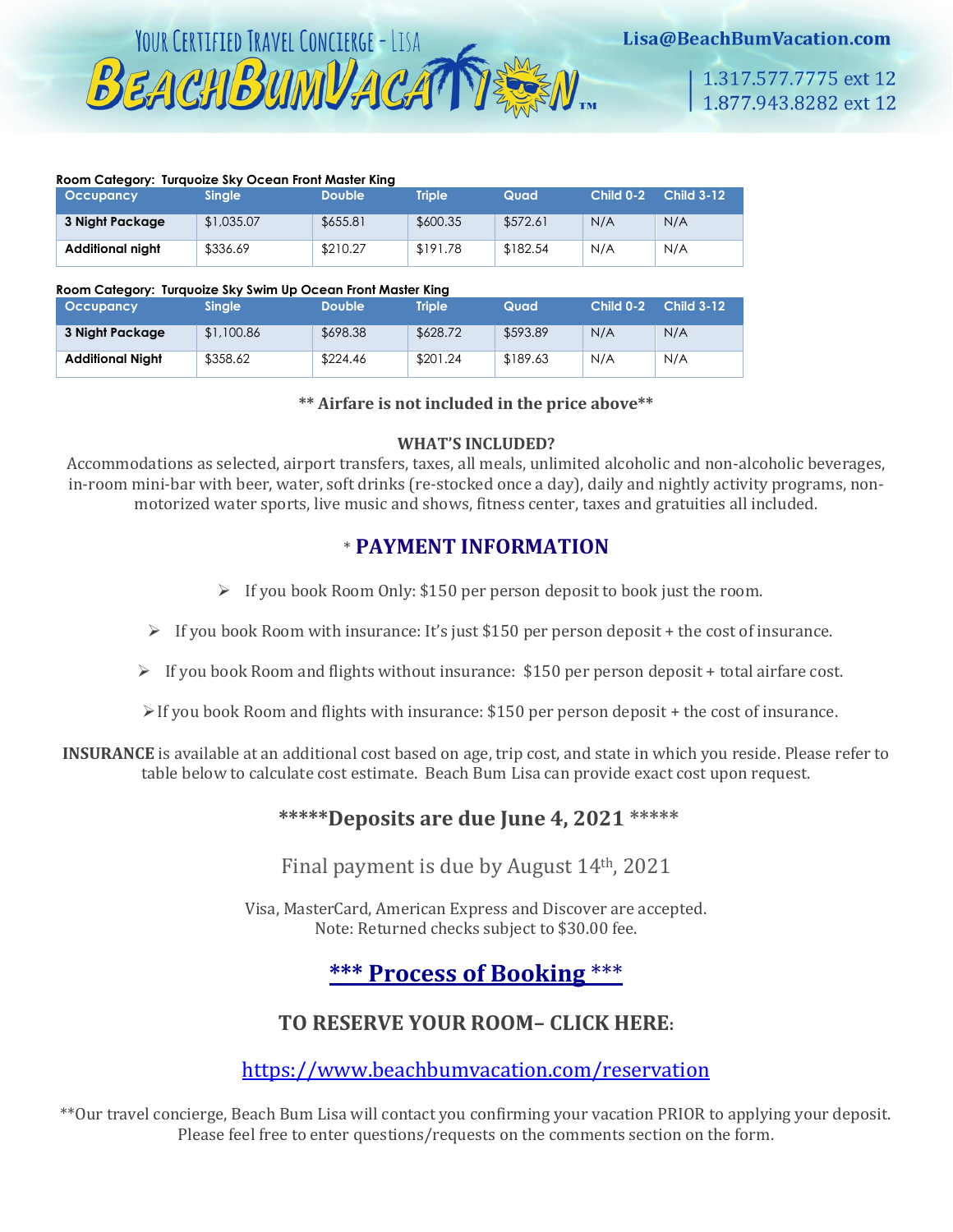

1.317.577.7775 ext 12 1.877.943.8282 ext 12

If you have frequent flyer miles or airline credit vouchers Beach Bum Lisa is NOT able to book your flight. You must do so on your own. Please email Beach Bum Lisa your flight schedule to ensure roundtrip airport transportation is arranged accordingly.

# **CANCELATION POLICY:**

From date of signed contract until 51 days prior to departure no penalty applies.



From 50 days prior to arrival onward cancelation will inquire 100% penalty.

The aforementioned is person or room canceling (so if 1 person within the room cancels these same rules apply for that person). **Regarding Airline tickets** – if Beach Bum Vacation booked your tickets - they are 100% nonrefundable and subject to individual airline penalties/fees (see insurance info above).

All the above would be protected with the optional Cancel for any Reason Travel Insurance. The main contact that initiated the reservation process via communications with Beach Bum Vacation must also inform Beach Bum Vacation in writing if you decide to cancel.

**If you do not have insurance – natural disasters (such as hurricanes), cancelations for ANY reason (medical/personal emergencies, cancelation of the wedding, etc.) do not relieve you from these penalties. ONLY the Travel Insurance will ensure you coverage.**

# **\*\*\* Important Travel & Booking Information \*\*\***

All reservations must be made directly through Lisa at Beach Bum Vacation. [www.beachbumvacation.com/reservation](http://www.beachbumvacation.com/reservation) Passports are required for travel to Mexico, no exceptions.

Special Needs: Please specify if anyone in your party meets any of the following criteria: (1) holds frequent flyer miles (2) is hearing or vision impaired (3) has dietary restrictions (4) needs a wheelchair (5) is diabetic (6) is highly allergic.